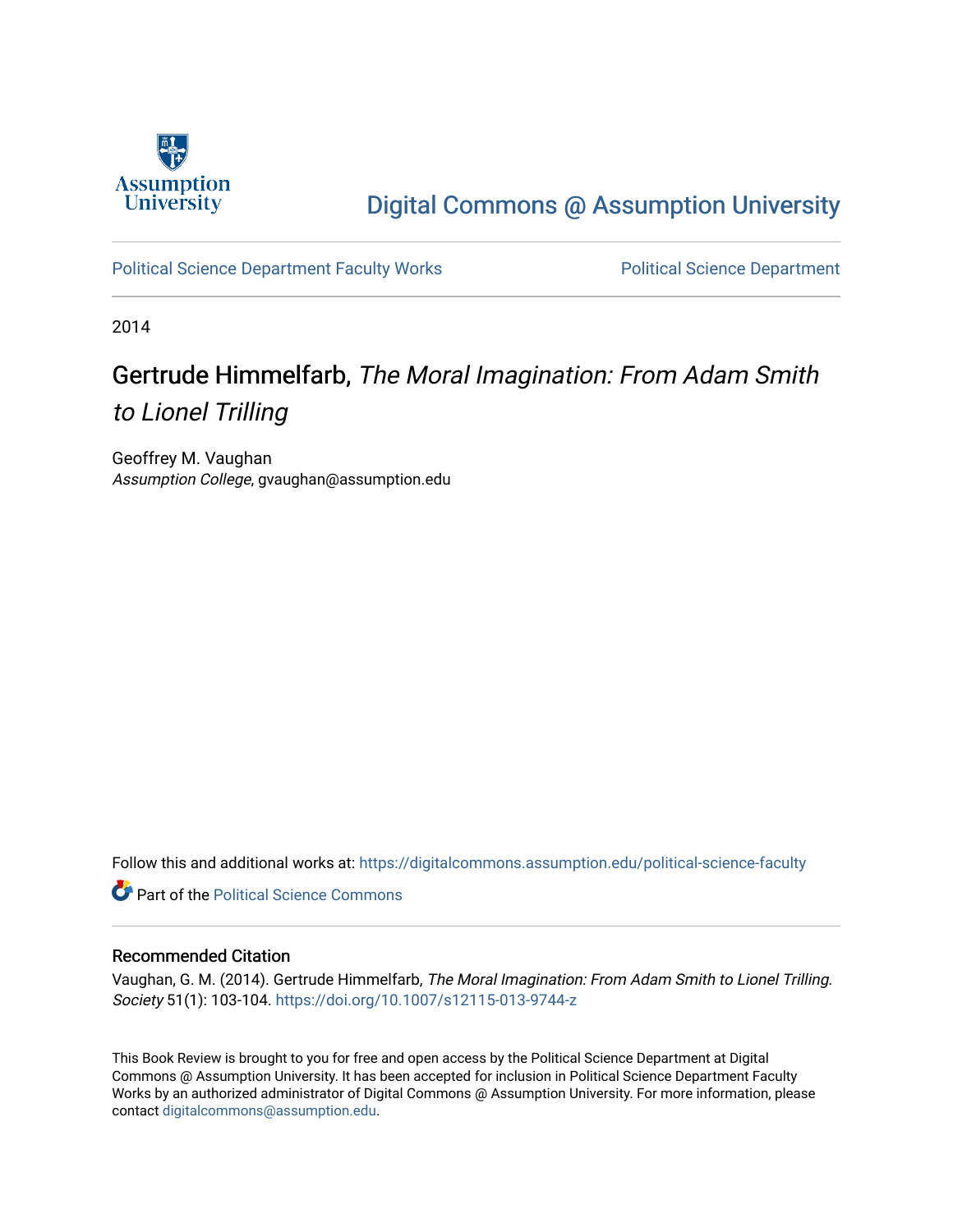Gertrude Himmelfarb, *The Moral Imagination: From Adam Smith to Lionel Trilling*, second edition (Lanham, MD: Rowman & Littlefield, 2012), 313 pages. ISBN-10: 1442218290 ISBN-13: 978-1442218291

The fifteen essays collected in this volume cover Anglo-American history from 1723 (the birth year of Adam Smith) to 1990 (the death of Michael Oakeshot) and range in date of initial publication from the early 1960s to today. Each is a reflection upon the life and work of an individual author, with authorship being Himmilfarb's interest. Some of her subjects were political leaders—Disraeli and Churchill others novelists—Austen and George Eliot—but all were writers and it is that legacy that she explores.

Churchill is a good example. Some have said that his career to 1939 was that of a failed or, at best, undistinguished politician. But Himmelfarb, ever attentive to the writerly art, focuses upon his literary achievements to that date. Even before his finest hour he had "written three books about his military experiences in India and Africa in the late 1890s, a memoir of his early life, a two-volume biography of his father, a four-volume life-and-times of his ancestor, the first Duke of Marlborough, a five-volume history of the First World War and its aftermath, a four-volume history of the English-speaking peoples (published very much later), several other books about his experiences and contemporaries, and one (happily, only one) novel *Savrola*—all of this in addition to the steady stream of newspaper articles from which he derived a substantial part of his income, the innumerable speeches delivered in and out of Parliament (three volumes of which were published before 1939), and the voluminous correspondence, with his wife most notably but with others as well.)" Is his legacy that of a writer or a statesman? The question points to an inadequacy in our professionalized academy rather than to a problem with Churchill. As the title of her chapter says, he was "Quite Simply, A Great Man."

Himmelfarb practices the historian's art at its finest. Her subjects are neither flotsam on the tides of social and material forces, nor are they judged guilty of the only vice lesser historians seem to acknowledge, namely, not being us. While shaped by the world they lived in they have, in turn, shaped our own. And it is the shaping of that world or, to use the title of the book which is itself an expression used by the first and last authors she treats, it is our "moral imagination" that gives structure to this collection.

The essays are, for the most part, organized chronologically. We are given an explanation of at least one anachronism, namely, that considering the two in reverse order has the effect of "humanizing *Middlemarch* and moralizing *Emma*." Her fear is that reading these two books in the order in which they were published leaves one with the impression that Jane Austen was trivial and George Eliot severe. Himmelfarb's reordering has exactly the effect she desires, and it would be helpful to know why she chose to select and order her other subjects as she did.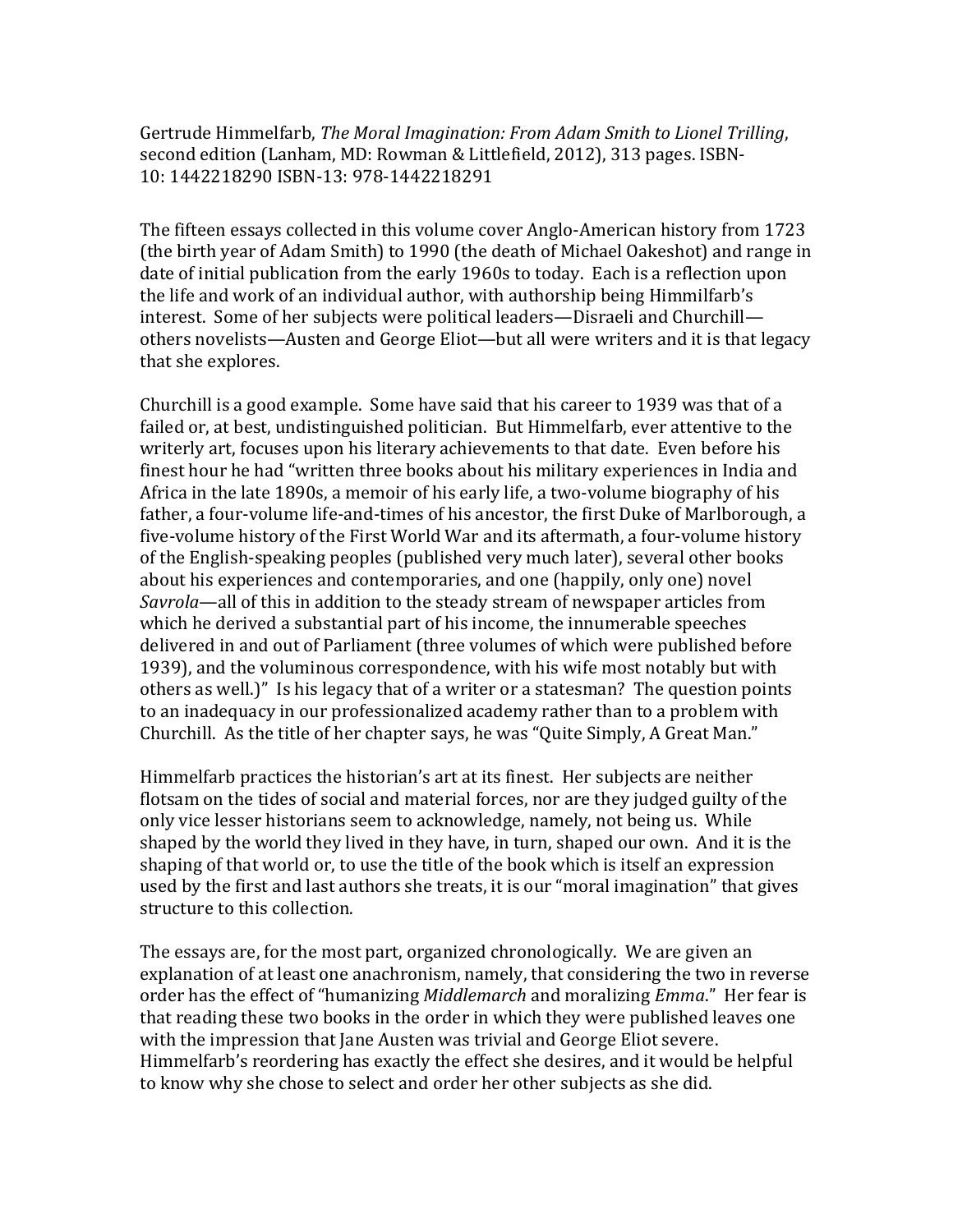Fresh insights are to be found throughout the book by juxtaposing authors, by understanding them within their own times, by pulling them out and learning from them as if they were our contemporaries. What could be more contemporary than the following passage from Mill? Quoting an earlier review of his own, he decried again in 1836 that "The world reads too much and too quickly to read well." As if addressing the internet age more than a century and a half early, he concluded, "The public is in the predicament of an indolent man, who cannot bring himself to apply his mind vigorously to his own affairs, and over whom, therefore, not he who speaks most wisely, but he who speaks most frequently, obtains the influence."

As an author who is interested in other authors the indolence of the modern mind is no small concern for Himmelfarb. Her own readers will have a hard time keeping up with her writings; how does she keep up with those of her subjects? I have already quoted her at length on Churchill's writings up to 1939 but she also mentions in passing, and with a hint of exasperation, the eight-volume biography by Randolph S. Churchill and Martin Gilbert with its attendant thirteen-volumes of companion documents. As she writes in regards to Charles Dickens, "industrialization magnifies all the other aspects of modernity." Industrial-scale publishing and our industrialscale educational system could be said to do the same. In that sense, postmodernity is not the era "after" modernity, but the period in which it is more of what it always was.

But what is modernity? While never addressing this question directly, these essays engage some of the authors most influential for forming our perceptions about it. For instance, our social relations—when we bother to think about them at all—are incomprehensible to us without Jane Austen, as even Hollywood has discovered. And our very notion of Christmas, including the choice of turkey over goose, is owed to Charles Dickens. Himmelfarb cites the remark of a girl selling fruit on the streets of London, "Dickens dead? Then will Father Christmas die too?" In this and many other essays Himmelfarb bears out the wisdom of Disraeli's comment: "The Utilitarians in Politics are like the Unitarians in Religion. Both omit Imagination in their systems, and Imagination governs Mankind."

Some might consider the other authors to be secondary. For instance, Alfred Marshall and John Buchan rarely make the list of most important authors. Yet Himmelfarb brings out their influence on our moral imagination and how we can better understand ourselves by understanding them.

Alfred Marshall founded economics as we now understand and practice it, especially in the academy. An idea central to his efforts was "economic chivalry." In Himmelfarb's words, "Just as feudal chivalry had mitigated the horrors of warfare, so economic chivalry would mitigate the evils of commercial competition." The notion might strike us as quaint today, but is it? Consider the following from Marshall's 1907 essay on the topic: "Of course, anyone who bears heavy responsibilities, and uses his brain much, needs larger house-room, more quiet, lighter and more digestible food, and perhaps more change of scene and other